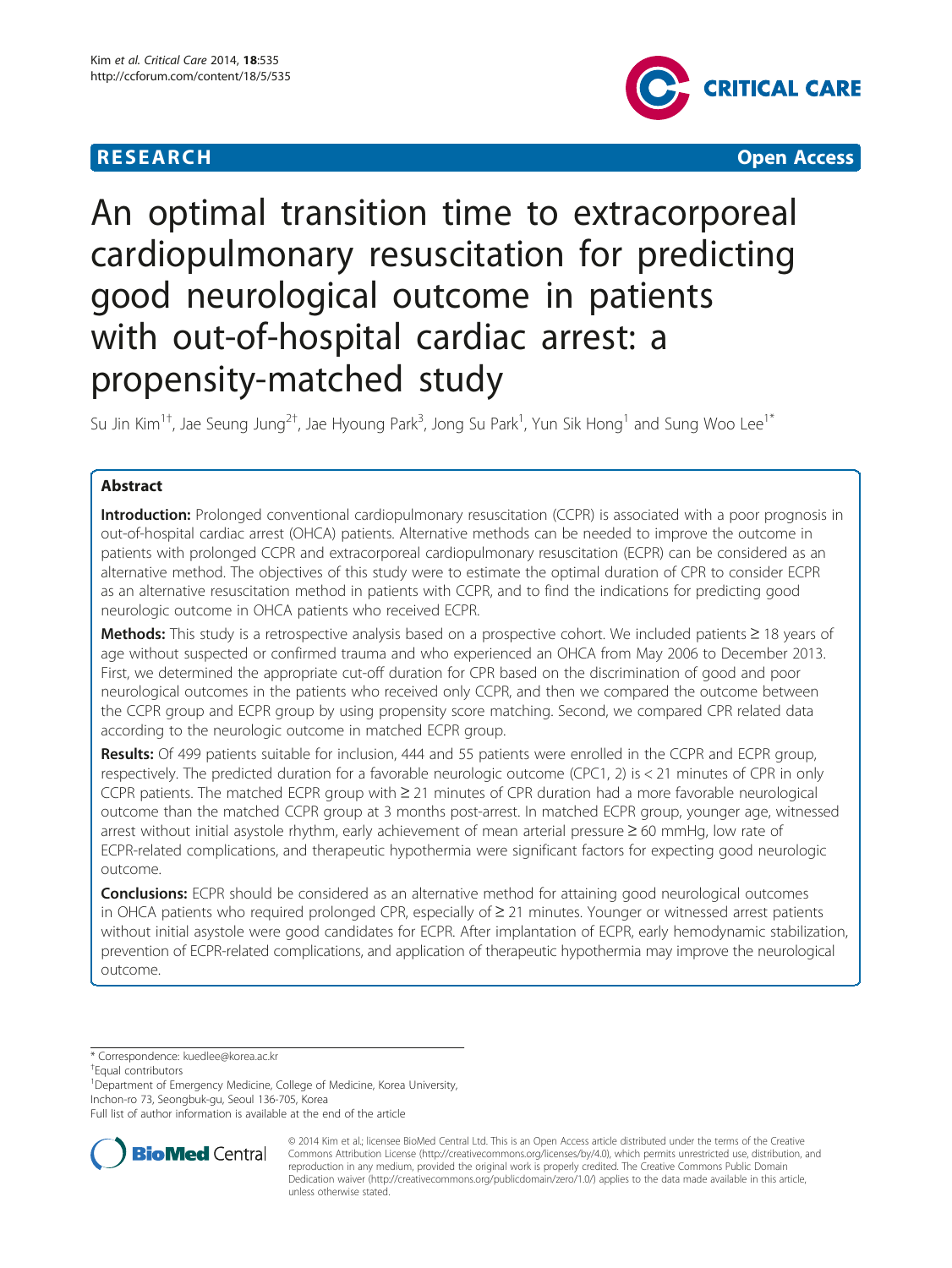## Introduction

The survival rate to discharge of out-of-hospital cardiac arrest (OHCA) patients remains poor, despite decades of advanced practice in conventional cardiopulmonary resuscitation (CCPR) [[1-5](#page-13-0)]. The causes of high mortality in OHCA are the failure to establish a return of spontaneous circulation (ROSC) and multiple organ failure, including hypoxic brain injury in patients receiving CCPR [[6](#page-14-0)]. The rate of favorable neurological outcomes in OHCA patients decreases according to the prolongation of CPR duration [\[1\]](#page-13-0). Therefore, alternative resuscitative methods may be necessary to improve survival, especially in patients who require prolonged CPR [\[7\]](#page-14-0).

The American Heart Association (AHA) recommended the classification of extracorporeal cardiopulmonary resuscitation (ECPR) as an alternative method for patients who have a brief no-flow time and a reversible cause of cardiac arrest as Class IIb [[8,9](#page-14-0)]. ECPR used as treatment of cardiac arrest may preserve myocardial viability by enhancing coronary blood flow, thus increasing the chance of ROSC [[10\]](#page-14-0). As ECPR provides sufficient perfusion to vital organs such as the brain and the injured myocardium, the window of the duration of effective resuscitation could be extended when using ECPR [[11](#page-14-0)]. In addition, ECPR may increase long-term survival by ensuring adequate oxygenated blood delivery to end organs until an effective cardiac output has been recovered, thus preventing organ failure.

There are few studies on the optimal time to consider alternative resuscitation methods in OHCA patients who receive prolonged CPR. Moreover, the advantage of ECPR as an alternative method for attaining a good cerebral performance category (CPC) score in OHCA patients compared to CCPR is not well known.

We hypothesized that alternative methods may be considered after the optimal cutoff time due to the decreasing rate of good neurological outcomes according to a prolonged duration of CPR. Additionally, after the estimated cutoff time, an effective alternative method, such as ECPR compared to CCPR, may show better neurological outcomes. The primary goal of this study was to estimate the optimal duration of CPR to consider ECPR as an alternative resuscitation method in patients with CCPR, and to determine whether ECPR results in better neurological outcomes than CCPR in patients who require prolonged CPR beyond the optimal duration in OHCA patients. The second goal was to find the indications for predicting good neurologic outcome in patients who receive ECLS.

## Materials and methods

## Design and setting

This study was a retrospective analysis based on a prospective cohort study that was conducted at the emergency department (ED) of the Korea University Medical

Center (KUMC), comprising 44 beds of the 890-bed university teaching hospital, from May 2006 to December 2013. We analyzed the CPR registry that comprised prospectively collected data on pre- and in-hospital variables of cardiac arrest patients who received CPR. The Institutional Review Board (IRB) of KUMC approved the data collection for the establishment of the CPR cohort and informed consent for the CPR cohort and for ECPR was also obtained prior to or after the institution of ECPR, from the families of all cardiac arrest patients, respectively. The IRB of KUMC approved this retrospective analysis separately from establishment of the cohort.

## Data collection of the CPR registry

A CPR coordinator prospectively collected data for the CPR registry according to the Utstein style guideline [[12](#page-14-0)]. The registry included demographic data; comorbidities; whether the cardiac arrest was witnessed; the incidence of suspected or confirmed trauma; presumed time of cardiac arrest; presence of bystander CPR; first documented cardiac arrest rhythm by the emergency medical service (EMS) provider; any return of spontaneous circulation (ROSC); presence of ECPR; the presence of return of spontaneous heart beating (ROSB) after ECPR; presumed cause of cardiac arrest; application of therapeutic hypothermia, coronary angiography (CAG), or percutaneous coronary intervention (PCI); 24-hour survival; the presence of ROSC for  $\geq 20$  minutes, hospital length of stay (LOS) in survivors at discharge; CPC score at discharge and 3 months post cardiac arrest; and the final diagnosis at discharge. The CPC score at 3-months post cardiac arrest was obtained from outpatient clinic medical record review and telephone interviews conducted by the CPR coordinator.

The comorbidity score was calculated using the Charlson comorbidity index [[13\]](#page-14-0). The time intervals were calculated from the registry. The interval between cardiac arrest and start of CPR was defined as the time from when the arrest was witnessed or found, to CPR started by EMS providers, and the CPR duration was defined as the time interval from the first chest compression provided by EMS providers to the termination of resuscitation efforts either because of ROSC (for ≥20 minutes), implantation of ECPR, or declaration of death [\[14\]](#page-14-0). If an OHCA patient had recurrent cardiac arrest after gaining ROSC (for  $\geq$ 20 minutes), the first ROSC ( $\geq$ 20 minutes) time was defined as the CPR stop-time. The CPR duration consisted of pre-hospital CPR duration (CPR start to ED presentation) and in-hospital CPR duration (ED presentation to CPR stop).

## Indications and management of ECPR in the KUMC ED

The indications for ECPR in the KUMC ED during the study period were 1) age ≥18 years; 2) sudden cardiac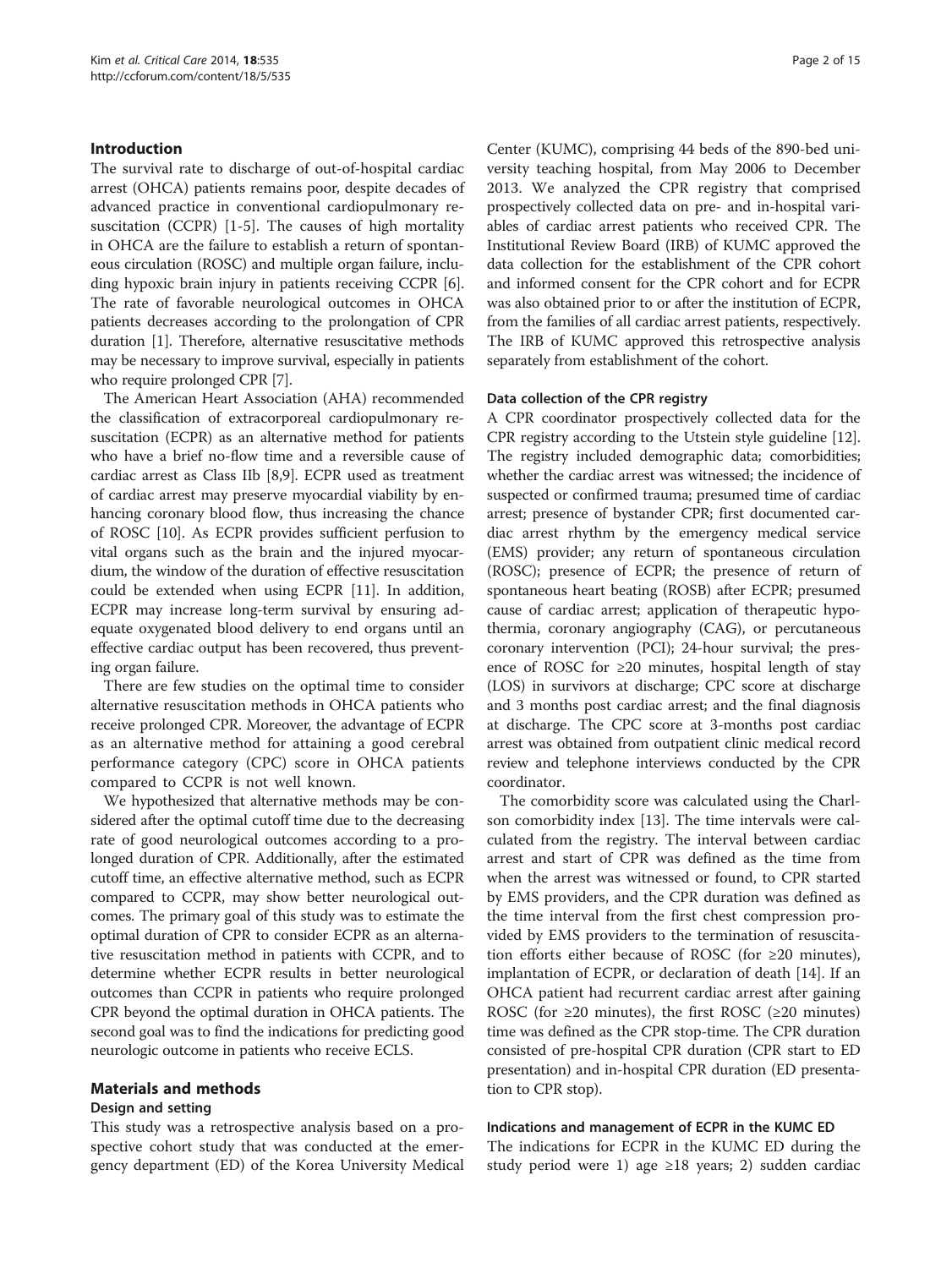arrest with presumed correctable causes; 3) witnessed cardiac arrest with or without bystander CPR; or 4) noflow time (time interval from presumed arrest to CPR started by the EMS provider) was expected to be short, even for unwitnessed arrests. The initial cardiac arrest rhythm documented pre-hospitalization was not considered as an indication for ECPR. The contraindications for ECPR were 1) cardiac arrest due to a clearly uncorrectable cause; 2) presence of a terminal illness or malignancy; 3) suspected or confirmed traumatic origin of arrest; and 4) no informed consent from the family. The ECPR team was activated by the emergency physician in cases when OHCA patients met the inclusion criteria, and required prolonged CPR more than 10 minutes as in-hospital CPR duration or recurrently arrested in the ED after achievement of ROSC ( $\geq$ 20 minutes). The time from activating the ECPR team to implantation of ECPR was 10 to 15 minutes during the day and 20 to 25 minutes during the night in our institution. ECPR was implemented in the ED or coronary catheterization room.

All patients who experienced cardiac arrest received advanced cardiac life support by emergency physicians according to the AHA guidelines, excluding patients with a do not attempt resuscitation (DNAR) order or irreversible signs of death. The ECPR team consisted of emergency physicians, cardiovascular surgeons, coronary intervention specialists, and perfusionists. A twin-pulse extracorporeal life support system (T-PLS<sup>®</sup>: NewHeartbio, Seoul, Korea) or a Capiox emergency bypass system (EBS<sup>®</sup>; Terumo Inc., Tokyo, Japan) were used for ECPR. Depending on the patient's body size, a 15- to 17-Fr arterial and a 21 to 23-Fr venous catheter were inserted into the femoral artery and vein percutaneously using Seldinger's technique while maintaining chest compressions. The flow rate was initially set at 2.5 to 3.0 L/min. Anticoagulation with heparin was given immediately after initiation of ECLS and titrated to maintain an activated clotting time of 200 to 220 seconds.

Intra-arterial blood pressure and arterial blood gas analysis at the radial artery were monitored. An intraaortic balloon pump was not used in the ED. After implementation of ECPR, CAG was performed as soon as possible in cases of suspected acute coronary syndrome (ACS).

ECPR was discontinued if spontaneous heart beating was not obtained despite correction of the cause of cardiac arrest. Withdrawal of ECPR was considered if there was evidence of multiple organ failure, refractory shock, or irreversible neurologic injury and with consent from the patient's family. A weaning protocol was instituted after assessing hemodynamic profiles and myocardial functions by echocardiography while progressively reducing extracorporeal membrane oxygenation (ECMO) flow of 1.5 L/min [\[15,16\]](#page-14-0).

## Selection of study patients and outcome measurements

We enrolled the patients aged 18 years or older who experienced OHCA, with no traumatic origin of cardiac arrest, in the study from the CPR registry cohort. The patients who were transferred from the ED to other hospitals after ROSC and those who had missed the CPR duration date were excluded (Figure [1\)](#page-3-0). The primary end point was a good neurological outcome (measured as a CPC score of 1 or 2) at 3 months post cardiac arrest [[17\]](#page-14-0). The secondary end points were 24-hour survival rate, survival to discharge, and survival rate at 3 months post arrest.

# Data analysis

Receiver operating characteristic (ROC) curve analysis of CPR duration was used to differentiate between favorable and unfavorable neurological outcomes in the CCPR group. We compared good neurological outcomes by using a Kaplan-Meier plot for ECPR and CCPR groups with CPR duration longer than the estimated cut off duration. A propensity-score-matching analysis was performed to reduce the effects of selection bias and possible confounding factors. The propensity score, which was the predicted probability of receiving ECPR with covariates, was derived through a logistic regression model. The covariates, including age, sex, comorbidity score, bystander CPR, witnessed cardiac arrest, first documented arrest rhythm, presumed etiology of arrest, interval from arrest to CPR started by EMS provider, CPR duration, and therapeutic hypothermia, were used in propensity-score-matching. Immediate CAG for only ACS suspected patients was not matched at propensity-matching analysis, because our patients had variable causes of cardiac arrest. ECPR and CCPR cases were matched by their propensity score in blocks of 1:1 and the selected patients formed wellmatched 1:1 pairs in both groups [\[15,16\]](#page-14-0). Model discrimination was assessed with C statistics. We compared the characteristics according to the good neurologic outcome to find prognostic factors in matched ECPR group.

The data were reported as median with interquartile range (IQR). Continuous variables were compared using the Mann-Whitney test. Categorical variables were compared using the chi-square or Fisher's exact test. All statistical analyses were carried out using SPSS version 20.0 (IBMSPSS Inc., Chicago, IL, USA) with the propensityscore-matching program. Two-tailed P-values f <0.05 were considered statistically significant.

# Results

# Characteristics, CPR variables and outcomes of the unmatched ECPR and CCPR group

A total of 625 patients who received CPR due to OHCA at ED were registered with the CPR registry during the study period, of which 543 patients were enrolled in this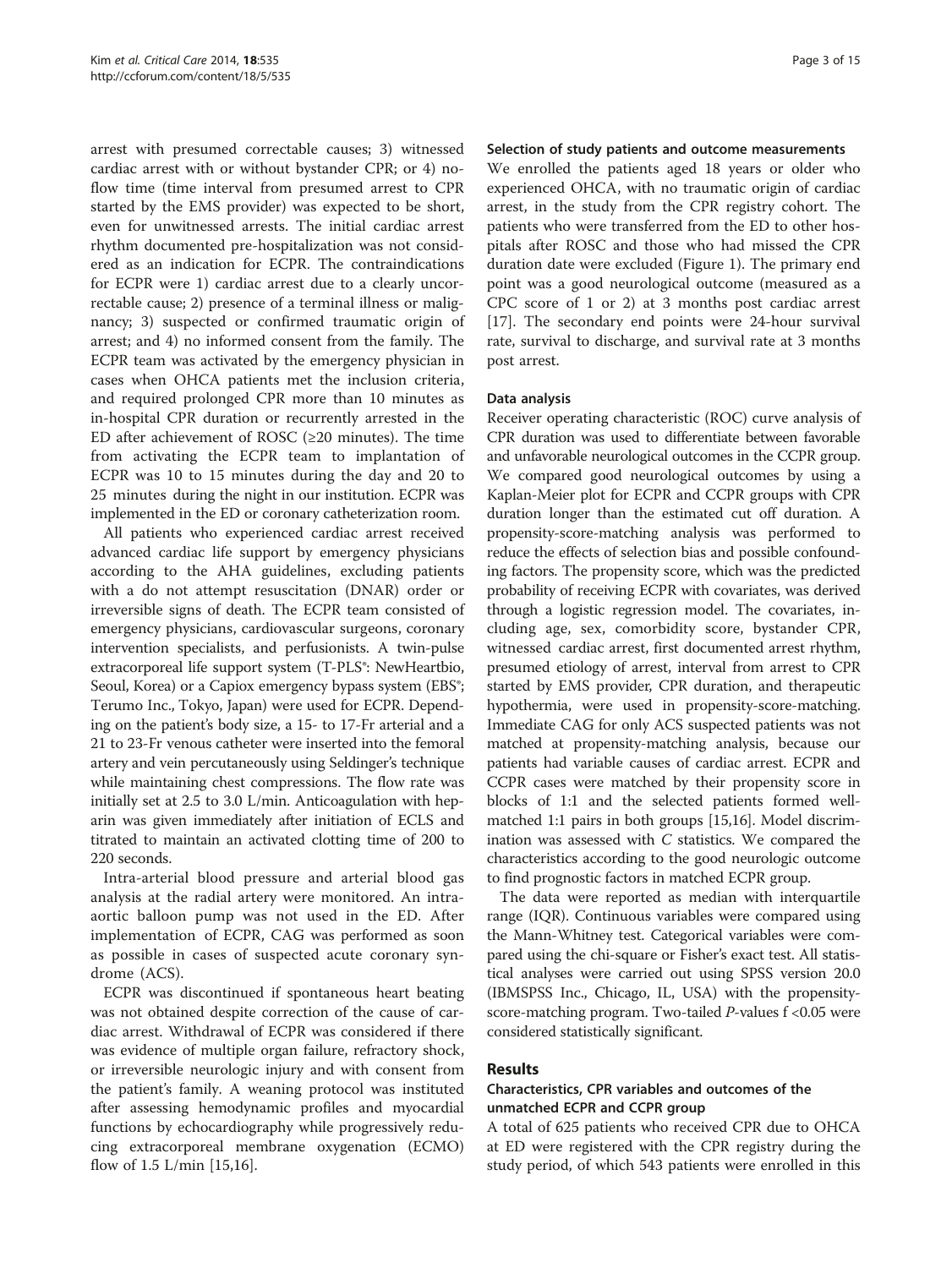<span id="page-3-0"></span>

study. Of these, 499 patients were included in our study group according to the selection criteria; 444 were included in the CCPR group and 55 in ECPR group (Figure 1). The baseline characteristics and CPR variables of both groups are shown in Table [1](#page-4-0).

Patients in the ECPR group had significantly younger age, lower comorbidity score, and higher incidence of shockable rhythm as the first documented arrest rhythm than those in the CCPR group. The CPR duration and the incidence of presumed etiology of cardiac arrest was longer and higher in the ECPR than in the CCPR group (Table [1](#page-4-0)). A good neurological outcome at 3 months

post arrest did not show any significant difference between groups (Table [1\)](#page-4-0).

# The trend of outcomes according to the CPR duration in both unmatched groups

The rates of ROSC or ROSB, 24-hour survival, survival rate at 3 months post cardiac arrest, and good neurological outcome (CPC 1, 2) at 3 months post arrest tended to decrease more sharply in the CCPR than in the ECPR group according to the prolongation of CPR duration (Figure [2](#page-5-0)).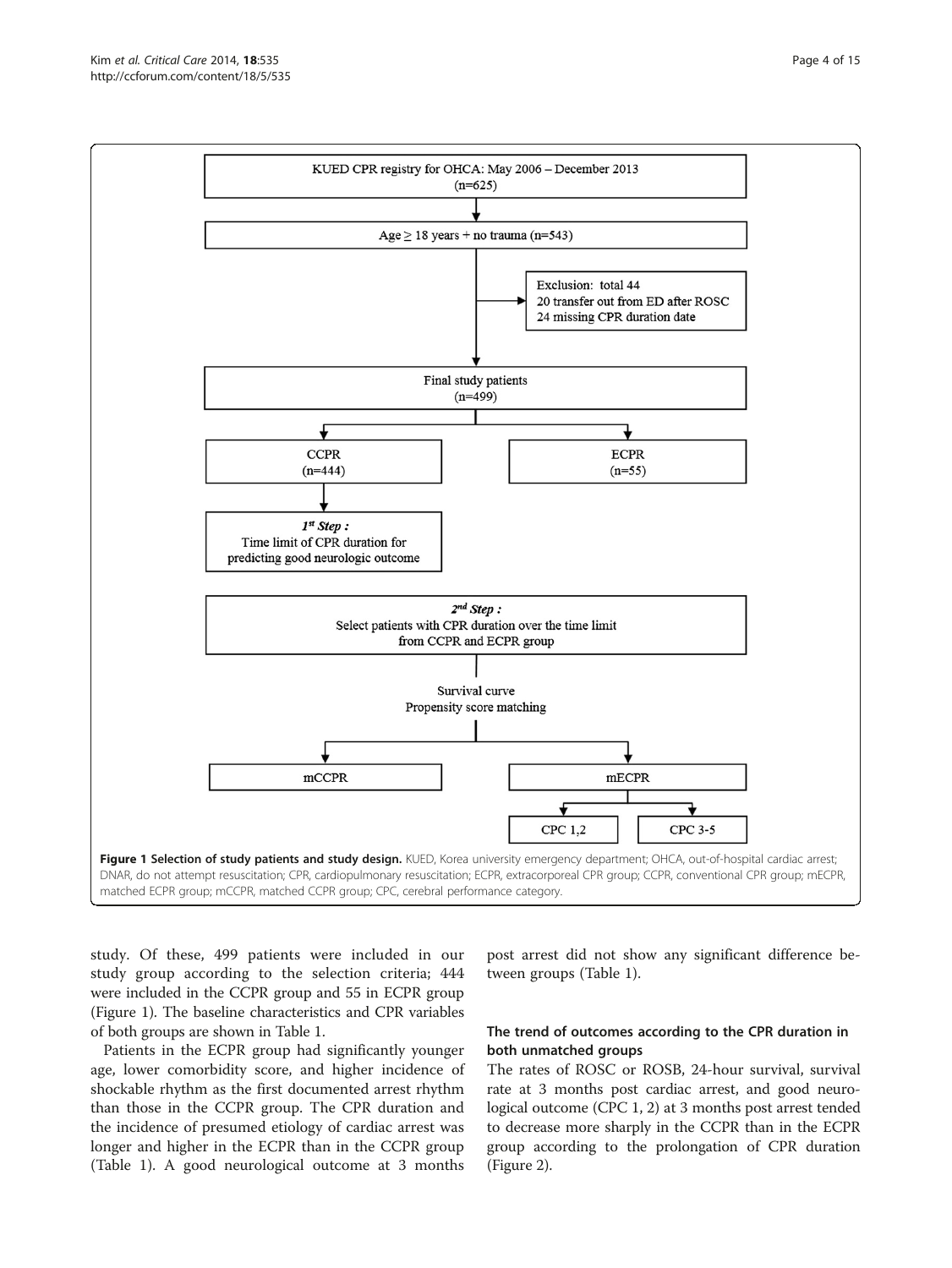# <span id="page-4-0"></span>Table 1 Comparison of characteristics between the ECPR group and CCPR group

|                                            | ECPR $(n = 55)$     | $CCPR (n = 444)$    | P-value |
|--------------------------------------------|---------------------|---------------------|---------|
| Age, years                                 | 53 (41 to 68)       | 69 (56 to 77)       | < 0.001 |
| Male : female, n                           | 41:14               | 285:159             | 0.136   |
| Pre-existing comorbidity, n (%)            |                     |                     |         |
| Hypertension                               | 14(25.5)            | 161 (36.3)          | 0.134   |
| Cardiovascular disease                     | 15(27.3)            | 101 (22.7)          | 0.498   |
| Chronic pulmonary disease                  | 1(1.8)              | 33 (7.4)            | 0.157   |
| Neurologic disease                         | 3(5.5)              | 67 (15.1)           | 0.062   |
| Chronic liver disease                      | 1(1.8)              | 20(4.5)             | 0.495   |
| Chronic kidney disease                     | 1(1.8)              | 41 (9.2)            | 0.070   |
| Diabetes                                   | 11(20.0)            | 122 (27.5)          | 0.262   |
| Malignancy                                 | 1(1.8)              | 38 (8.6)            | 0.106   |
| Number of pre-existing comorbidities       | 0(0 to 1)           | 1(0 to 2)           | 0.003   |
| Comorbidity score                          | 0(0 to 1)           | 1(0 to 2)           | < 0.001 |
| Witnessed, n (%)                           | 43 (78.2)           | 328 (73.9)          | 0.623   |
| Bystander CPR, n (%)                       | 23 (41.8)           | 151 (34.0)          | 0.294   |
| First documented arrest rhythm, n (%)      |                     |                     | < 0.001 |
| VF/VT                                      | 31 (56.4)           | 85 (19.1)           |         |
| PEA                                        | 10(18.2)            | 91 (20.5)           |         |
| Asystole                                   | 14 (25.5)           | 268 (60.4)          |         |
| Arrest to CPR start, minutes               | 7 (0 to 13)         | 8 (5 to 12)         | 0.108   |
| CPR duration, minutes                      | 62 (47 to 89)       | 35 (21 to 50)       | < 0.001 |
| Pre-hospital CPR duration                  | 13 (7 to 17)        | 13 (8 to 17)        | 0.930   |
| In-hospital CPR duration                   | 47 (35 to 80)       | 21 (8 to 35)        | < 0.001 |
| Presumed etiology of arrest, n (%)         |                     |                     | < 0.001 |
| Cardiac                                    | 49 (89.1)           | 277 (62.4)          |         |
| Non-cardiac                                | 6(10.9)             | 167 (37.6)          |         |
| At the time of admission to ED             |                     |                     |         |
| SAPS II*                                   | 91 (87 to 97)       | 97 (91 to 103)      | < 0.001 |
| Arterial pH*                               | 6.98 (6.86 to 7.05) | 6.94 (6.83 to 7.06) | 0.473   |
| Serum lactate*                             | 11.7 (8.8 to 16.0)  | 10.8 (7.3 to 14.0)  | 0.083   |
| Any ROSC events during CPR, n (%)          | 17 (30.9)           | 94 (21.2)           | 0.121   |
| Therapeutic hypothermia, n (%)             | 17 (30.9)           | 71 (16.0)           | 0.013   |
| ROSB/ROSC, n (%)                           | 44 (80.0)           | 212 (47.7)          | < 0.001 |
| Survival to 24 hours, n (%)                | 32 (58.2)           | 138 (31.1)          | < 0.001 |
| CPC score at discharge                     |                     |                     | 0.226   |
| 1, n (%)                                   | 7(12.1)             | 30(6.8)             |         |
| 2, n (%)                                   | 1(1.8)              | 6(1.4)              |         |
| 3, n (%)                                   | 0(0)                | 8(1.8)              |         |
| 4, n (%)                                   | 1(1.8)              | 42 (9.5)            |         |
| 5, n (%)                                   | 46 (83.6)           | 358 (80.6)          |         |
| Hospital LOS in survival to discharge, day | 30 (14 to 60)       | 18 (9 to 30)        | 0.120   |
| Survivor at 3 months after arrest, n (%)   | 8(14.5)             | 44 (9.9)            | 0.346   |
| CPC 1,2 at 3 months after arrest, n (%)    | 8(14.5)             | 36(8.1)             | 0.128   |

Data are shown as median (interquartile range) or number (%). \*Measured in 48 ECPR patients and 332 CCPR patients. CPR, cardiopulmonary resuscitation; ECPR, extracorporeal CPR; CCPR, conventional CPR; VF, ventricular fibrillation; VT, ventricular tachycardia; PEA, pulseless electrical activity; ED, emergency department; SAPS, simplified acute physiologic score; ROSB, return of spontaneous heart beat; ROSC, return of spontaneous circulation; CPC, cerebral performance category; LOS, length of stay.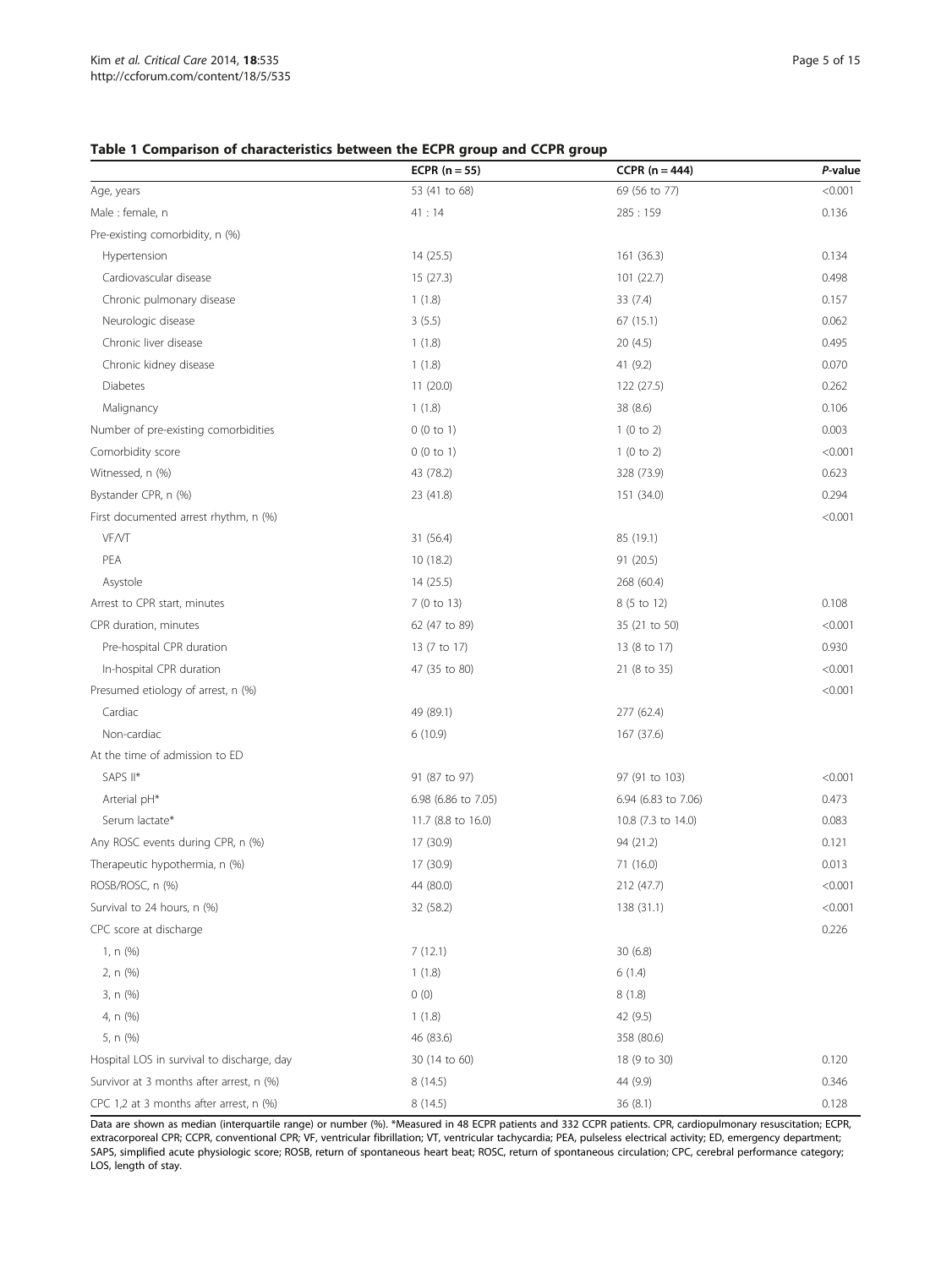<span id="page-5-0"></span>

# ROC curve of CPR duration to predict good neurologic outcome in the CCPR group

Using a ROC-curve analysis of the CCPR group  $(n = 444)$ , the best discriminative CPR duration for a favorable neurological outcome was 21 minutes (area under the curve 0.925, 95% CI 0.889, 0.961, P <0.001) (Figure 3).

# Comparison of ECPR and CCPR group survival analysis in patients with CPR duration ≥21 minutes

Survival analysis using a Kaplan-Meier plot showed more favorable neurological outcomes in the ECPR than in the CCPR group at 3 months post cardiac arrest among patients with a CPR duration ≥21 minutes (stratified logrank test,  $P < 0.001$ ) (Figure [4](#page-6-0)).

# Outcome analysis of propensity-score-matched groups (in cases of CPR duration ≥21 minutes)

The c-statistic of the propensity-score model was 0.999, and the median propensity scores in the ECPR and CCPR groups were 0.39 (SD 0.14) versus 0.10 (SD 0.14), respectively, before matching and 0.39 (SD 0.20) versus 0.34 (SD 0.20), respectively, after matching (Figure [5](#page-6-0)). The confounding factors of the characteristics were balanced and there were no significant differences in the matched groups (Table [2](#page-7-0)). The median value of CPR duration was 63 minutes (IQR 50 to 88) and 61 minutes (IQR 40 to 84) in the matched ECPR group (mECPR) and the matched CCPR group (mCCPR), respectively. Application of therapeutic hypothermia (TH) was not different between mECPR and mCCPR  $(P = 0.821)$ . CAG for suspected acute coronary disease was more frequent in mECPR than

mCCPR  $(P = 0.213)$  (Table [3](#page-8-0)). The rate of 24-hour survival and a favorable neurological outcome at 3 months post cardiac arrest in the mECPR group were significantly higher than those in the mCCPR group, although the rate of survival to discharge was similar in both groups (Figure [6](#page-9-0)).

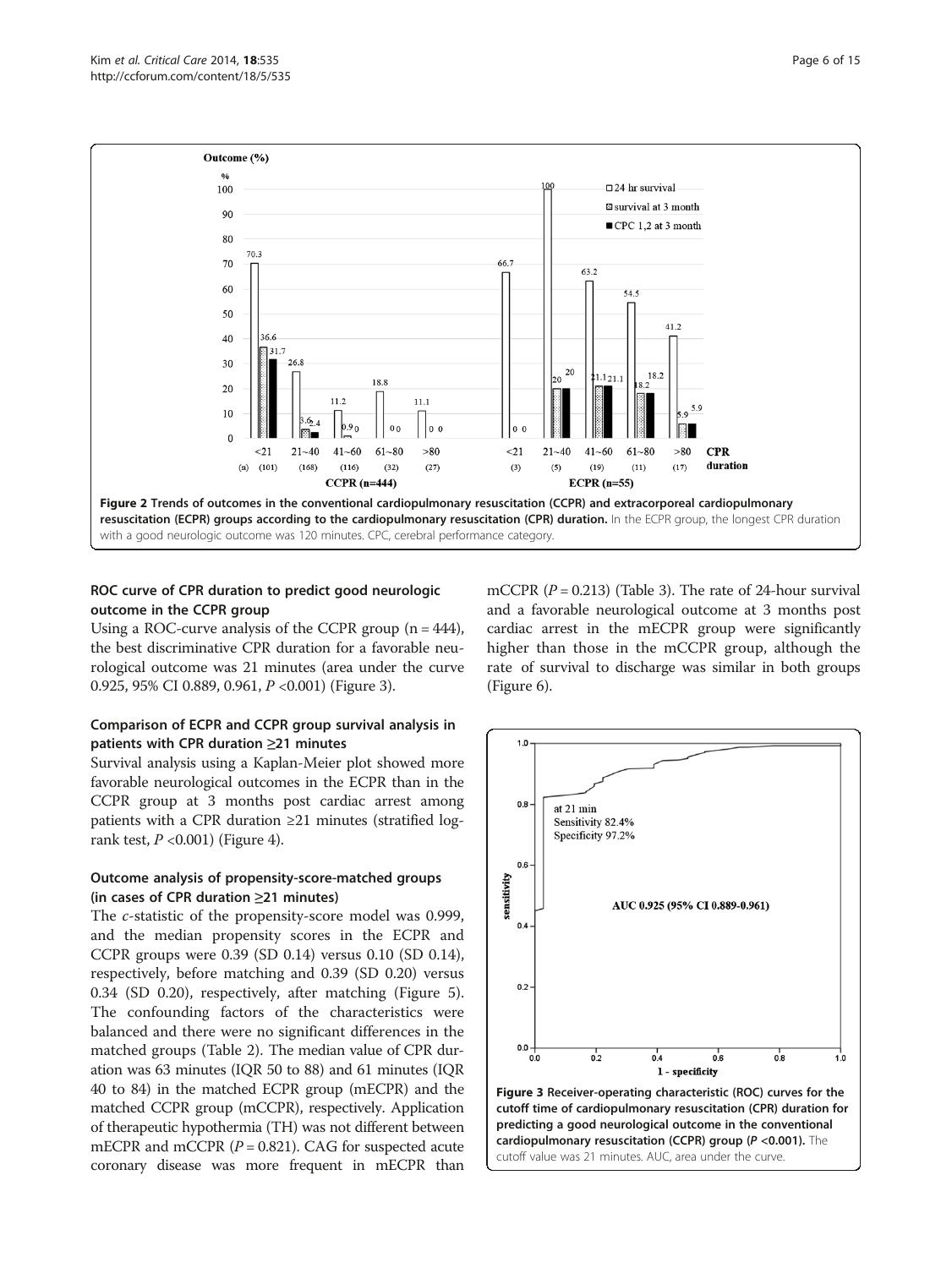<span id="page-6-0"></span>

# Comparison of CPR data according to the neurologic outcome in the mECPR group

Of 52 mECPR patients, 8 patients received ECPR due to recurrent cardiac arrest following ROSC (≥20 minutes). The median CPR duration and median time interval from ROSC to ECPR implantation was 68.5 (range 32 to 136) hours and 1.5 (range 0.6 to 6.4) hours, respectively. Younger age and witnessed arrest without initial asystole were significant indicators for predicting good neurologic outcome in the mECPR group (Table [3\)](#page-8-0). The CPR duration of the group with good neurologic outcome tended to be short compared with those with poor neurologic outcome  $(P = 0.432)$ . The rates of mean arterial pressure (MAP)  $\geq 60$  mmHg within 2 hours post ECPR and the application of therapeutic hypothermia were higher, and the rates of ECPR-related complications were lower in the group with CPC 1 and 2 than in the group with CPC 3 to 5 (Table [4\)](#page-10-0). Inotropic equivalent dose was higher in the group with CPC 3 to 5 than in the group with CPC 1 and 2 (Table [4](#page-10-0)) [[18\]](#page-14-0). The rate of the patients without any coronary lesions was higher in the group with good neurologic outcome. (Table [5\)](#page-11-0).

# Upper limitation of CPR duration in the ECPR implantation group for expecting a good neurologic outcome

Because there was no significant difference in CPR duration between good neurologic outcome and poor outcome in the mECPR group (Table [3](#page-8-0)), we compared neurologic outcomes in the mECPR and mCCPR groups



according to the CPR duration (Figure [7\)](#page-12-0). There was no difference in neurological outcome between mECPR and mCCPR when the CPR duration was 21 to 40 minutes. However, mECPR showed a higher rate of good neurological outcomes with 21 to 80 minutes of CPR duration than mCCPR  $(P = 0.026)$ .

# **Discussion**

This study is one of the few using propensity score for evaluating the impact of ECPR for OHCA. In this study the CCPR group tended to show decreased rates of ROSC, 24-hour survival, survival and good neurological outcome at 3 months post cardiac arrest as the CPR duration increased. In particular, the rate of good neurological outcomes significantly decreased after CPR duration of 21 minutes. The survival analysis for the OHCA patients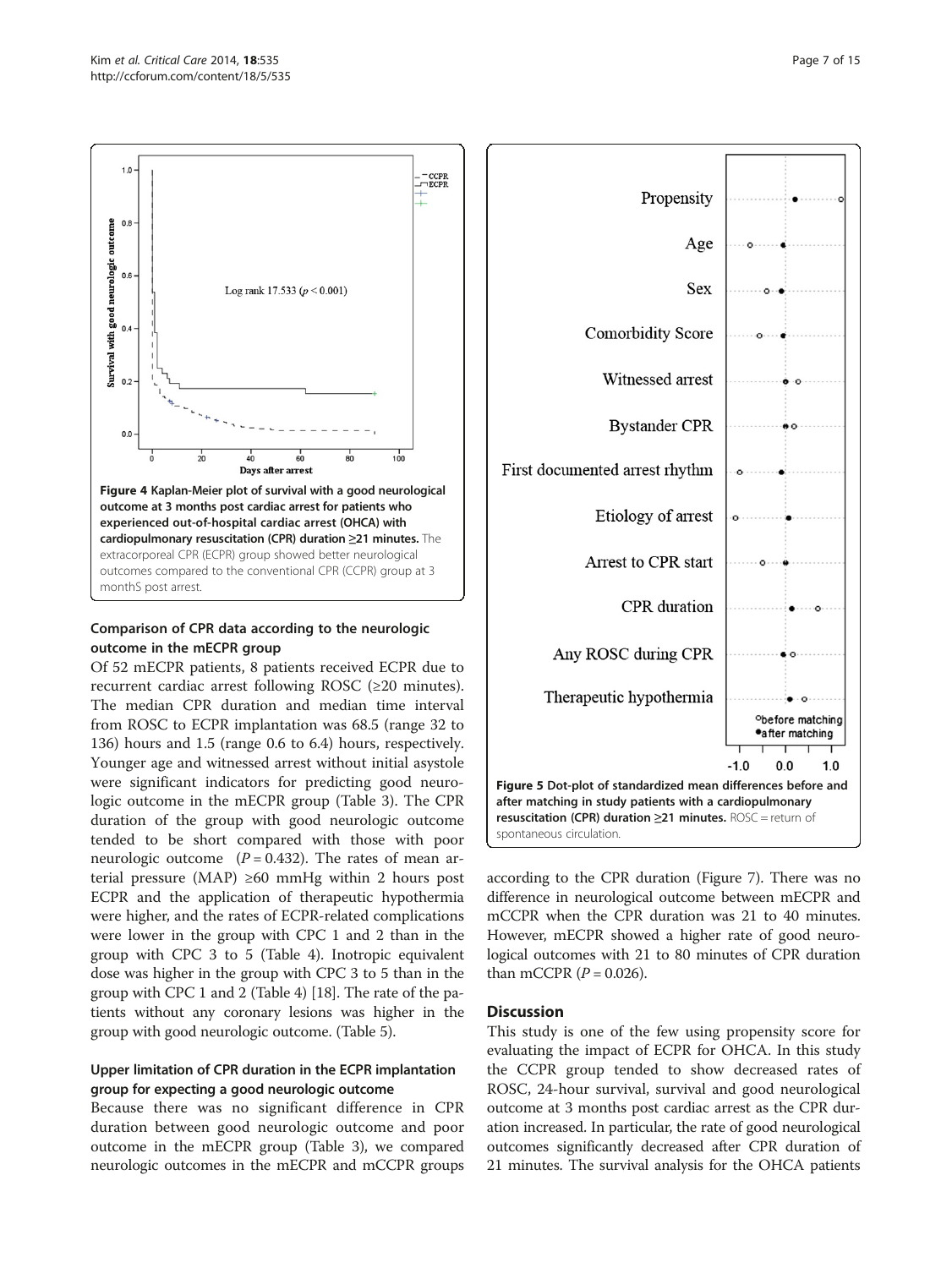## <span id="page-7-0"></span>Table 2 Comparison of the characteristics between the mECPR and mCCPR groups

|                                       | mECPR $(n = 52)$    | mCCPR $(n = 52)$    | P-value |
|---------------------------------------|---------------------|---------------------|---------|
| Age, years                            | 54 (41 to 69)       | 54 (42 to 68)       | 0.871   |
| Male: female, n                       | 40:12               | 38:14               | 0.821   |
| Pre-existing comorbidity, n (%)       |                     |                     |         |
| Hypertension                          | 13 (25.0)           | 12(23.1)            | 1.000   |
| Cardiovascular disease                | 15(28.8)            | 11(21.2)            | 0.497   |
| Chronic pulmonary disease             | 1(1.9)              | 0(0.0)              | 1.000   |
| Neurologic disease                    | 3(5.8)              | 4(7.7)              | 1.000   |
| Chronic liver disease                 | 1(1.9)              | 2(3.8)              | 1.000   |
| Chronic kidney disease                | 1(1.9)              | 3(5.8)              | 0.618   |
| <b>Diabetes</b>                       | 11(21.2)            | 6(11.5)             | 0.289   |
| Malignancy                            | 1(1.9)              | 2(3.8)              | 1.000   |
| Number of pre-existing comorbidities  | 1(0 to 2)           | 1(0 to 1)           | 0.695   |
| Comorbidity score                     | 0(0 to 1)           | 0(0 to 1)           | 0.692   |
| Witnessed, n (%)                      | 42 (80.8)           | 42 (80.8)           | 1.000   |
| Bystander CPR, n (%)                  | 22 (42.3)           | 22 (30.8)           | 1.000   |
| First documented arrest rhythm, n (%) |                     |                     | 0.639   |
| VF/VT                                 | 31 (59.6)           | 29 (55.8)           | 0.901   |
| PEA                                   | 8(15.4)             | 8(15.4)             |         |
| Asystole                              | 13 (25.0)           | 15 (28.8)           |         |
| Arrest to CPR start, minutes          | 7.0 (0.3 to 12.8)   | 7.0 (5.0 to 10.0)   | 0.507   |
| CPR duration, minutes                 | 62.5 (49.0 to 88.0) | 60.5 (40.0 to 83.5) | 0.387   |
| Pre-hospital CPR duration             | 13.0 (7.0 to 17.0)  | 13.0 (9.3 to 16.8)  | 0.677   |
| In-hospital CPR duration              | 47.5 (35.3 to 76.8) | 48.0 (25.3 to 71.0) | 0.550   |
| Presumed etiology of arrest, n (%)    |                     |                     | 1.000   |
| Cardiac                               | 49 (94.2)           | 49 (94.2)           |         |
| Suspected ACS                         | 44 (84.6)           | 46 (88.5)           |         |
| Non-cardiac                           | 3(5.8)              | 3(5.8)              |         |
| At the time of admission to ED        |                     |                     |         |
| SAPS II*                              | 91 (87 to 98)       | 91 (88 to 96)       | 0.695   |
| Arterial pH*                          | 6.98 (6.86 to 7.05) | 6.97 (6.90 to 7.05) | 0.487   |
| Serum lactate*                        | 11.6 (8.6 to 15.3)  | 10.8 (8.8 to 15.0)  | 0.460   |
| Any ROSC events during CPR, n (%)     | 16 (30.8)           | 17 (32.7)           | 1.000   |

Data are shown as median (IQR) or number (%). \*Measured in 48 mECPR and 47 mCCPR patients. CPR, cardiopulmonary resuscitation; ECPR, extracorporeal CPR; CCPR, conventional CPR; VF, ventricular fibrillation; VT, ventricular tachycardia; PEA, pulseless electrical activity; ED, emergency department; ACS, acute coronary syndrome; SAPS, simplified acute physiologic score; ROSC, return of spontaneous circulation.

with CPR duration ≥21 minutes showed a better neurological outcome at 3 months post arrest in the ECPR compared to the CCPR group. Using propensity-score matching, the mECPR group, compared with the mCCPR group showed an improved neurological outcome at 3 months post arrest, despite the survival to discharge rate not showing any difference between groups. In the mECPR group, younger age patients, with witnessed cardiac arrest, who had no asystole as an initial arrest rhythm, were good candidates for ECPR. In addition, early achievement of mean arterial pressure (MAP) ≥60 mmHg,

therapeutic hypothermia, and low incidence of ECPRrelated complications were significant factors for good neurologic outcome in the mECPR group.

As the CCPR duration becomes longer, optimal perfusion cannot be maintained until the underlying cardiac defect is corrected. Consequently, prolonged CPR is associated with a poor outcome [[1,2](#page-13-0)[,15,19](#page-14-0),[20\]](#page-14-0). Our study showed that the probability of survival to discharge, especially with a good neurological outcome tends to decrease with longer CPR duration in the CCPR group.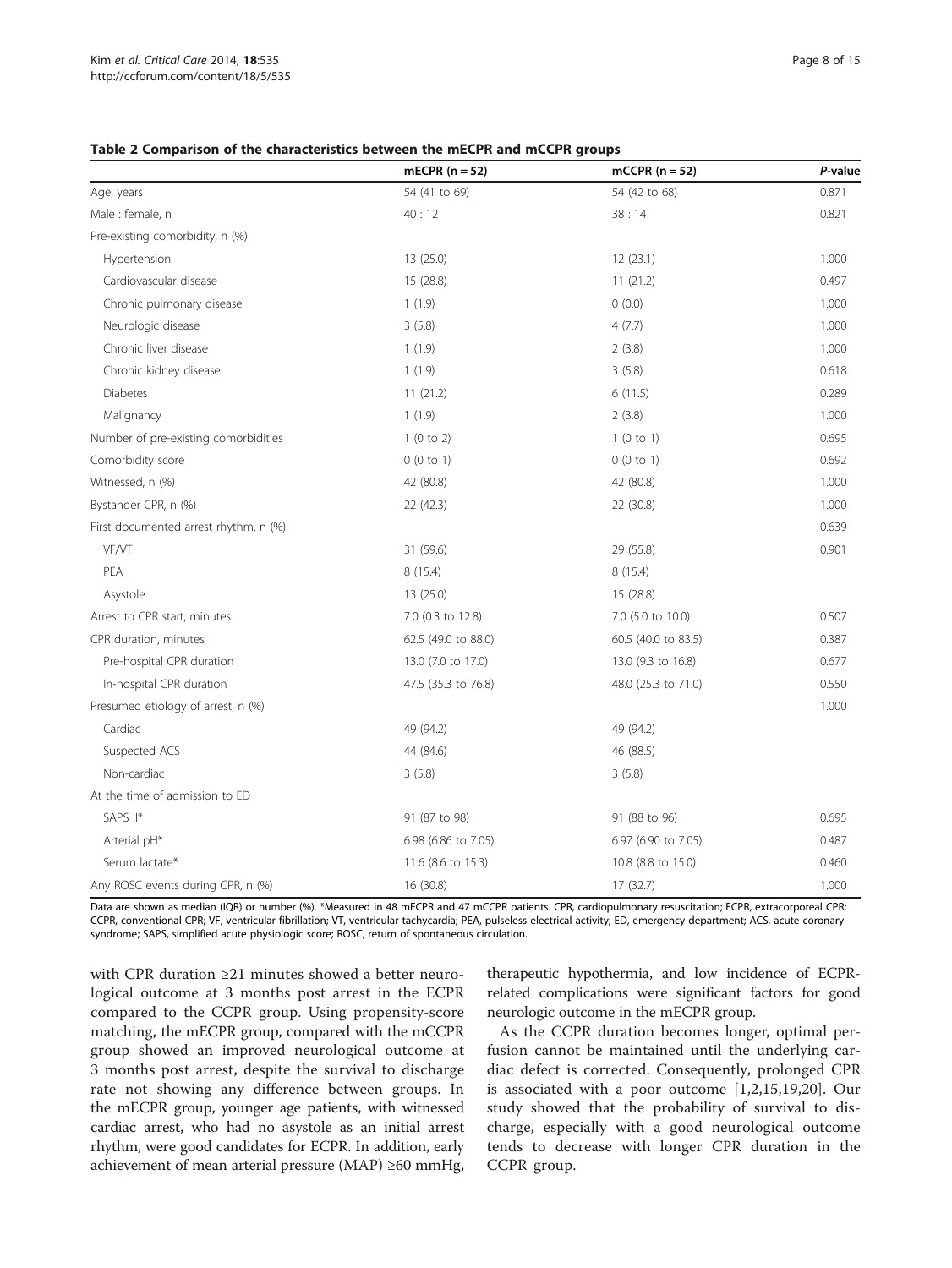# <span id="page-8-0"></span>Table 3 Comparison of post-resuscitation care and outcomes between the mECPR and mCCPR groups

|                                                | mECPR $(n = 52)$ | mCCPR $(n = 52)$    | P-value |
|------------------------------------------------|------------------|---------------------|---------|
| Rate of ROSB/ROSC (≥20 minutes), n (%)         | 42 (80.8)        | 20 (38.5)           | < 0.001 |
| Therapeutic hypothermia, n (%)                 | 14 (26.9)        | 12(23.1)            | 0.821   |
| CAG in patients with suspected ACS (%)         | 39 in 44 (88.6)  | 11 in 15 (73.3)*    | 0.213   |
| CAG findings                                   | $n = 39$         | $n = 11$            | 0.010   |
| No significant coronary lesion                 | 5(12.8)          | 4(36.4)             |         |
| Coronary spasm                                 | 3(7.7)           | 4(36.4)             |         |
| Presence of coronary occlusion/stenosis, n (%) | 31 (79.5)        | 3(27.3)             |         |
| Diseased coronary artery, n (%)                | $n = 31$         | $n = 3$             | 0.603   |
| 1 vessel                                       | 23 (74.2)        | 3(100)              |         |
| 2 vessels                                      | 5(16.1)          | 0(0)                |         |
| 3 vessels                                      | 3(9.7)           | 0(0)                |         |
| PCI for coronary occlusion/stenosis            | 29 (93.5)        | 3(100)              | 1.000   |
| CPC score at discharge                         |                  |                     | 0.011   |
| 1, n (%)                                       | 7(13.5)          | 1(1.9)              |         |
| 2, n (%)                                       | 1(1.9)           | $\mathsf{O}\xspace$ |         |
| 3, n (%)                                       | $\mathbf 0$      | 2(3.8)              |         |
| 4, n (%)                                       | 1(1.9)           | 8 (15.4)            |         |
| 5, n (%)                                       | 43 (82.7)        | 41 (78.8)           |         |
| Hospital LOS in survival to discharge, days    | 30 (14 to 60)    | 28 (16 to 50)       | 0.766   |
| CPC score at 3 months post arrest              |                  |                     | 0.070   |
| 1, n (%)                                       | 7(13.5)          | 1(1.9)              |         |
| 2, n (%)                                       | 1(1.9)           | 0(0)                |         |
| 3, n (%)                                       | 0(0)             | 2(3.8)              |         |
| 4, n (%)                                       | 0(0)             | 1(1.9)              |         |
| 5, n (%)                                       | 44 (84.6)        | 48 (92.3)           |         |
| Final diagnosis of arrest, n (%)               |                  |                     | < 0.001 |
| Cardiac                                        |                  |                     |         |
| ACS/AMI                                        | 36 (69.2)        | 9(17.3)             |         |
| Lethal arrhythmia                              | 3(5.8)           | 5(9.6)              |         |
| HF, HCMP, DCMP                                 | 3(5.8)           | 2(3.8)              |         |
| Pulmonary embolism                             | 2(3.8)           | 1(1.9)              |         |
| Unknown sudden arrest                          | 4(7.7)           | 31 (59.6)           |         |
| Non-cardiac                                    |                  |                     |         |
| Respiratory arrest                             | 1(1.9)           | 0(0)                |         |
| Hypothermia                                    | 1(1.9)           | 0(0)                |         |
| Acute kidney injury                            | 1(1.9)           | 3(5.8)              |         |
| Brain hemorrhage                               | 1(1.9)           | 1(1.9)              |         |
| Causes of death at 3 months post arrest, n (%) | $n = 44$         | $n = 48$            | < 0.001 |
| No ROSB or ROSC                                | 10(22.7)         | 32 (66.7)           |         |
| Refractory shock                               | 24 (54.5)        | 4(8.4)              |         |
| Hypoxic brain injury and organ failure         | 8 (18.2)         | 12 (25.0)           |         |
| Brain death                                    | 2(4.5)           | $0\ (0)$            |         |

Data are shown as median (IQR) or number (%). \*In 15 suspected ACS patients with ROSC (≥20 minutes). CPR, cardiopulmonary resuscitation; ECPR, extracorporeal CPR; CCPR, conventional CPR; ROSB, return of spontaneous heart beat; ROSC, return of spontaneous circulation; CAG, coronary angiography; ACS, acute coronary syndrome; PCI, percutaneous coronary intervention; CPC, cerebral performance category; LOS, length of stay; HF, heart failure; HCMP, hypertrophic cardiomyopathy; DCMP, dilated cardiomyopathy.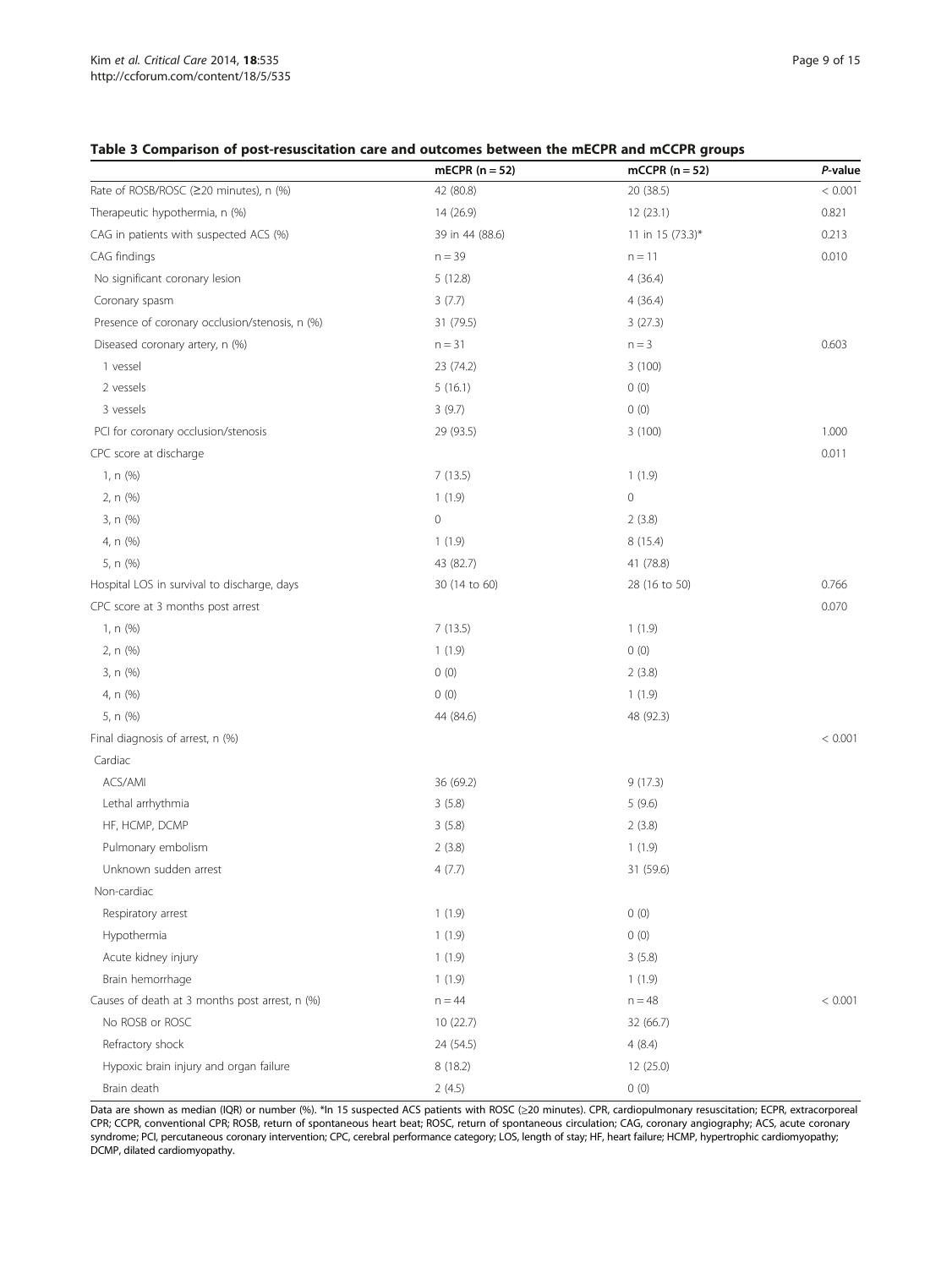<span id="page-9-0"></span>

In patients who experience prolonged cardiac arrest with failed CCPR, ECPR can provide an alternative therapeutic option to improve the chances of rapid return of circulation and survival with good neurological outcome [[4,](#page-13-0)[14,21](#page-14-0),[22\]](#page-14-0). Whether determining an optimal transition time of CPR duration before deploying ECPR results in a better neurological outcome than CCPR remains unknown. Reynolds et al. reported that alternative methods should be considered within 16.1 minutes of total CPR duration from chest compression by the EMS provider [\[1](#page-13-0)]. However, we have stepped even further and determined that 21 minutes from CPR start by the healthcare provider is an acceptable cutoff time for the CPR duration in predicting a good neurological outcome in the patients who receive only CCPR. In this study, the ECPR group showed a better neurological outcome at 3 months post arrest compared to the CCPR group in patients with a CPR duration  $\geq 21$  minutes. This result was similar with the guidelines for indications for the use of ECPR by French medical scientific societies, which recommended that a refractory cardiac arrest prolonged for 30 minutes results in a poor chance of obtaining good neurological outcomes, and ECPR should be considered [[14\]](#page-14-0).

ECPR requires many medical resources and has several limitations; primarily, it requires adequate indications for implementation. French medical scientific societies recommended that it is not appropriate to consider extracorporeal life support when CPR has lasted less than 15 minutes [\[14\]](#page-14-0). In this study, a good neurological outcome occurred in 31.7% of patients in the CCPR group with a CPR duration <21 minutes. Three patients during our experiment received ECPR due to recurrent arrest after achievement of early ROSC  $(\geq 20 \text{ minutes})$  within 20 minutes of CPR duration. However, they have all expired. The importance and advantage of CCPR during a short low-flow time (CPR duration) cannot be replaced by using ECPR.

In this study, there were no differences in the interval from cardiac arrest to CPR start and CPR duration between the group with CPC 1, 2 and the group with CPC 3 to 5 among the mECPR group. Time interval from CPR start to ECPR implantation is also important to outcomes among OHCA patients who required prolonged CPR. Leick et al. reported that a door-to-ECPR implantation time of <30 minutes, and not just total CPR duration, had a benefit of 1-month survival in ECPR patients [\[23](#page-14-0)]. Fagnoul et al. reported that good outcome can be obtained in 15 to 20% of patients, provided that time from arrest to ECPR flow is shorter than 60 minutes [\[24\]](#page-14-0). In this study, CPR duration of 21 to 80 minutes resulted in a good neurologic outcome for 19.4% of patients in the mECPR group. If we consider ECPR as an alternative method after 21 minutes of CPR duration, the time of ECPR implantation will be after 40 minutes of CPR duration, due to the time interval from the call for team activation to ECPR implantation. The patients with CPR duration of 41 to 80 minutes showed better neurologic outcome in the mECPR than in the mCCPR group, except the one patient with the longest CPR duration of 120 minutes. This case was previously reported [\[25\]](#page-14-0). Our study suggests that OHCA patients who do not respond to conventional CPR given by the healthcare provider within 21 minutes must be considered for ECPR as an alternative method, and earlier implantation of ECPR may be better for expecting a good neurologic outcome, because the rate of good neurological outcomes tend to decrease as the CPR duration increases, even in the mECPR group.

Although this study focused on the CPR duration, many other covariates, including no-flow time, initial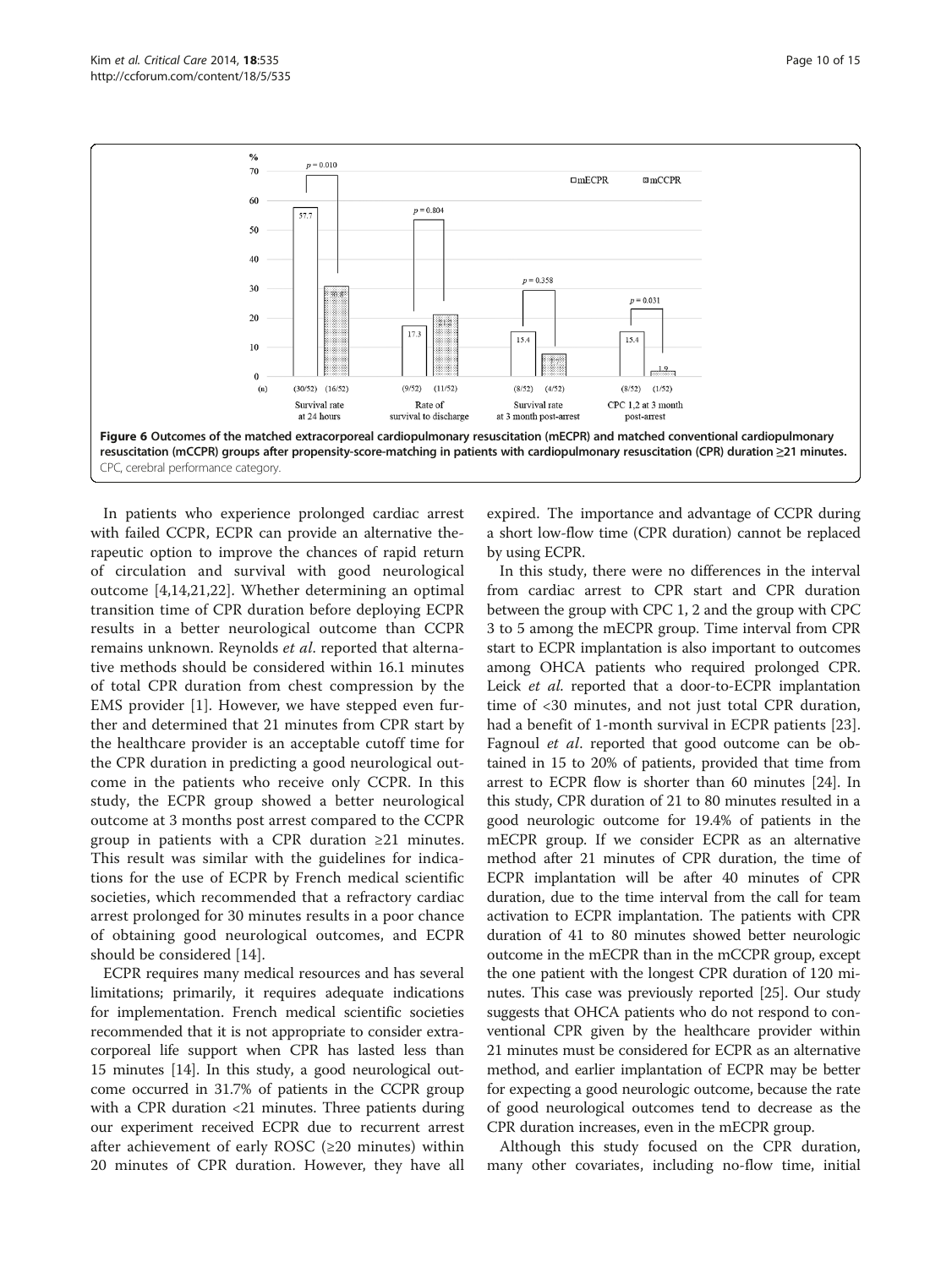# <span id="page-10-0"></span>Table 4 Comparison of the baseline characteristics according to good neurologic outcome in the mECPR group (n = 52)

|                                       | CPC $1, 2 (n = 8)$  | CPC 3 to 5 $(n = 44)$ | P-value |
|---------------------------------------|---------------------|-----------------------|---------|
| Age, years                            | 37 (22 to 54)       | 56 (43 to 70)         | 0.014   |
| Male : female, n                      | 7:1                 | 33:11                 | 0.663   |
| Pre-existing comorbidity, n (%)       |                     |                       |         |
| Hypertension                          | 0(0)                | 13 (29.5)             | 0.177   |
| Cardiovascular disease                | 2(25.0)             | 13 (29.5)             | 1.000   |
| Chronic pulmonary disease             | 0(0)                | 1(2.3)                | 1.000   |
| Neurologic disease                    | 0(0)                | 1(2.3)                | 1.000   |
| Chronic liver disease                 | 0(0)                | 1(2.3)                | 1.000   |
| Chronic kidney disease                | 0(0)                | 1(2.3)                | 1.000   |
| Diabetes                              | 1(12.5)             | 10(22.7)              | 1.000   |
| Malignancy                            | 1(12.5)             | 0(0)                  | 0.154   |
| Number of pre-existing comorbidities  | 0(0 to 1)           | 1(0 to 2)             | 0.135   |
| Comorbidity score                     | 0(0 to 1)           | 0(0 to 1)             | 0.367   |
| Witnessed, n (%)                      | 8 (100)             | 34 (77.3)             | 0.328   |
| Bystander CPR, n (%)                  | 5(62.5)             | 17 (38.6)             | 0.260   |
| First documented arrest rhythm, n (%) |                     |                       | 0.191   |
| VF/VT                                 | 6(75.0)             | 25 (56.8)             |         |
| PEA                                   | 2(25.0)             | 6(13.6)               |         |
| Asystole                              | 0(0)                | 13 (29.5)             |         |
| Arrest to CPR start, minutes          | 6.0 (1.0 to 13.8)   | 7.0 (0.3 to 12.8)     | 0.794   |
| CPR duration, minutes                 | 57.0 (52.3 to 65.8) | 67 (49 to 94)         | 0.432   |
| Pre-hospital duration                 | 14.0 (11.0 to 19.0) | 13.0 (6.0 to 17.0)    | 0.525   |
| In-hospital duration                  | 38.5 (31.8 to 51.0) | 51.0 (37.0 to 82.5)   | 0.233   |
| Any ROSC events during CPR            | 4(50.0)             | 12(27.3)              | 0.231   |
| At the time of admission to ED        |                     |                       |         |
| SAPS II*                              | 87 (85 to 94)       | 91 (88 to 98)         | 0.140   |
| arterial pH <sup>*</sup>              | 6.90 (6.81 to 7.04) | 6.98 (6.86 to 7.05)   | 0.373   |
| Serum lactate <sup>®</sup>            | 11.2 (9.3 to 16.5)  | 11.5 (8.5 to 14.9)    | 0.766   |
| Reason for ECPR                       |                     |                       | 0.593   |
| Refractory arrest, n (%)              | 6(75.0)             | 38 (86.4)             |         |
| Recurrent arrest, n (%)               | 2(25.0)             | 6(13.6)               |         |
| Location of ECPR implantation         |                     |                       |         |
| ED : catheterization room, n          | 2:6                 | 18:26                 | 0.463   |
| Final diagnosis of arrest, n (%)      |                     |                       | 0.191   |
| Cardiac                               | 8 (100)             | 40 (90.3)             |         |
| ACS/AMI                               | 5(62.5)             | 31 (70.5)             |         |
| Lethal arrhythmia                     | 2(25.0)             | 1(2.3)                |         |
| HF, HCMP, DCMP                        | 0(0)                | 3(6.8)                |         |
| Pulmonary embolism                    | 1(12.5)             | 1(2.3)                |         |
| Unknown sudden arrest                 | 0(0)                | 4(9.1)                |         |
| Non-cardiac                           | 0(0)                | 4(9.1)                |         |
| Respiratory arrest                    | 0(0)                | 1(2.3)                |         |
| Hypothermia                           | 0(0)                | 1(2.3)                |         |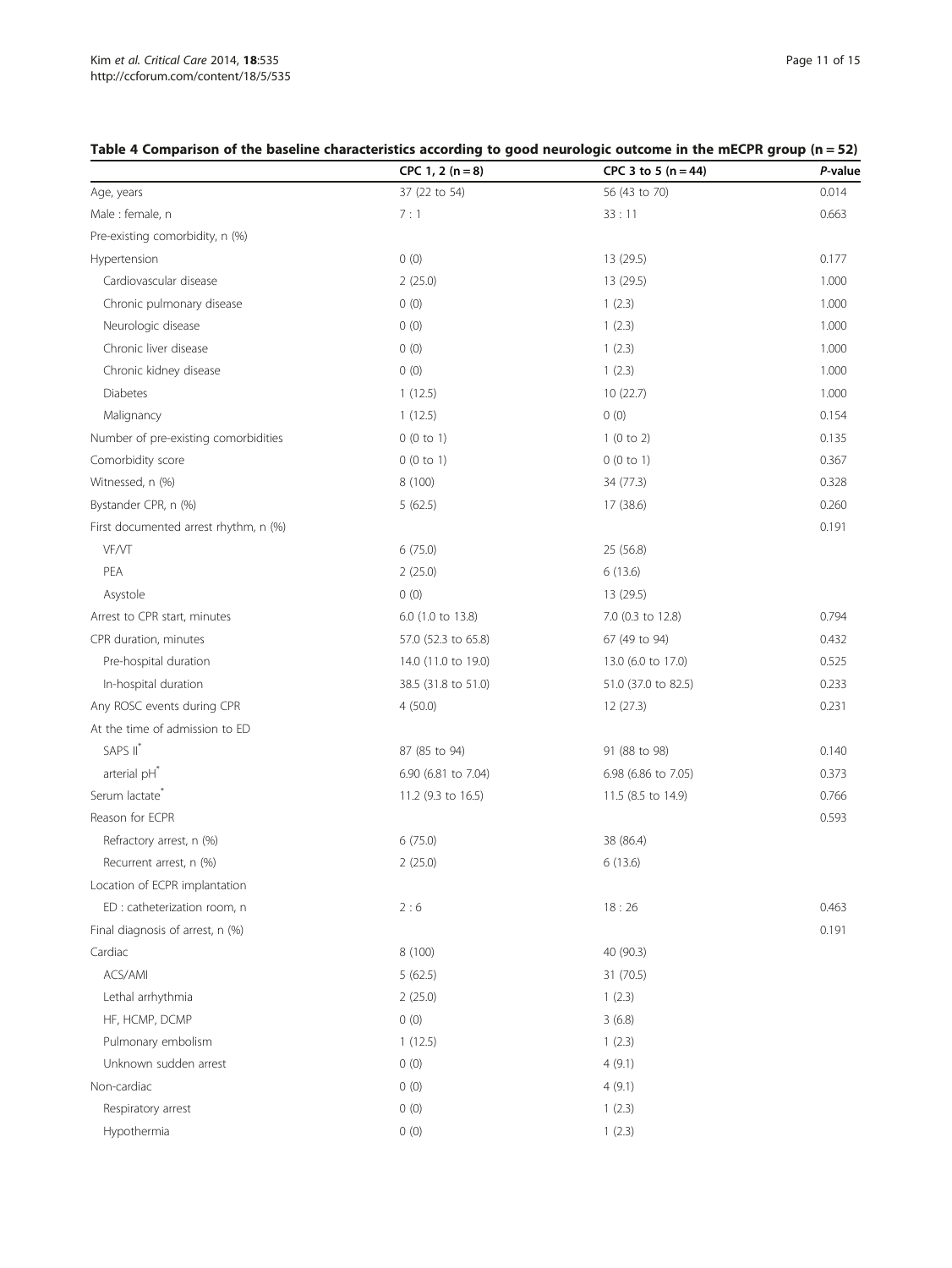| .                       |         |       |       |
|-------------------------|---------|-------|-------|
| Acute kidney injury     | 0 (0)   | (2.3) |       |
| Brain hemorrhage        | 0 (0)   | (2.3) |       |
| Witnessed + no asystole | 8(26.7) | 0(0)  | 0.015 |

## <span id="page-11-0"></span>Table 4 Comparison of the baseline characteristics according to good neurologic outcome in the mECPR group (n = 52) (Continued)

Data are shown as median (IQR) or number (%). \*Measured in eight patients with CPC 1, 2 and 40 patients with CPC 3 to 5. CPR, cardiopulmonary resuscitation; ECPR, extracorporeal CPR; VF, ventricular fibrillation; VT, ventricular tachycardia; PEA, pulseless electrical activity; ED, emergency department; SAPS, simplified acute physiologic score; ROSC, return of spontaneous circulation; ACS, acute coronary syndrome; AMI, acute myocardial infarction; HF, heart failure; HCMP, hypertrophic cardiomyopathy; DCMP, dilated cardiomyopathy.

arrest rhythm, causes of arrest, refractory arrest or rearrest, and post-resuscitation care will affect the good neurologic outcome from ECPR. In this study, age was a significant variable for predicting good neurologic outcome in the mECPR group. Among our neurologically intact survivors, the oldest age was 82 years in the CCPR group and 62 years in the ECPR group. Although we could not indicate the absolute age criterion for ECPR in cardiac arrest, younger age might have a more favorable outcome. Previous comorbidity is important to the outcomes of OHCA patients. In this study, there was no difference in comorbidities or SAPS II score between the groups with CPC 1, 2 and CPC 3 to 5 in the mECPR group, because we only considered patients without a serious comorbidity for ECPR.

The AHA recommended ECPR for patients who have a brief no-flow time [\[8,9](#page-14-0)]. In this study, no survivor with

|  | Table 5 Comparison of post-ECPR care according to the neurologic outcome in the mECPR group (n = 52) |  |  |  |
|--|------------------------------------------------------------------------------------------------------|--|--|--|
|--|------------------------------------------------------------------------------------------------------|--|--|--|

|                                                     | CPC 1, 2 $(n = 8)$   | CPC 3 to 5 $(n = 44)$ | P-value     |
|-----------------------------------------------------|----------------------|-----------------------|-------------|
| ROSB after ECPR                                     | 8 (100)              | 34 (81.0)             | 0.328       |
| MAP $\geq$ 60 mmHg within 2 hrs after ECPR, n (%)   | 8(100)               | 25 (56.8)             | 0.021       |
| Number of infused vasopressor/inotropics, n         | 2(1 to 3)            | 2(1 to 2)             | 0.945       |
| Inotropic equivalent, µg/kg/min for 2 hrs post ECPR | 32 (10 to 74)        | 59 (15 to 82)         | 0.180       |
| LVEF after ECPR implantation                        | 33 (18 to 48)        | 10 (0 to 20)          | 0.009       |
| Therapeutic hypothermia, n (%)                      | 5(62.5)              | 9(20.5)               | 0.025       |
| ROSB to target temperature (33 °C), hrs             | $4(2 \text{ to } 6)$ | 2.8 (1.6 to 3.0)      | 0.222 0.435 |
| Time on target temperature, hrs                     | 24 (21 to 24)        | 24 (24 to 41)         |             |
| CAG in patients with suspected ACS, n (%)           | 7 in 7 (100)         | 32 in 37 (86.5)       | 0.574       |
| CAG findings                                        | $n = 7$              | $n = 32$              | 0.015       |
| No significant coronary lesion                      | 2(28.6)              | 3(9.4)                |             |
| Coronary spasm, n (%)                               | 0(0)                 | 3(9.4)                |             |
| Coronary occlusion/stenosis, n (%)                  | 5(71.4)              | 26 (81.2)             |             |
| Diseased coronary artery, n (%)                     | $n = 5$              | $n = 26$              | 0.719       |
| 1 vessel                                            | 4(80.0)              | 19(73.1)              |             |
| 2 vessels                                           | 1(20.0)              | 4(15.4)               |             |
| 3 vessels                                           | 0(0)                 | 3(11.5)               |             |
| PCI for coronary occlusion/stenosis                 | 5(100)               | 24 (92.3)             | 1.000       |
| Complications during ECLS, n (%)                    | 0(0)                 | 16 (36.4)             | 0.047       |
| Bleeding at access site                             |                      | 12(27.3)              |             |
| Lower limb ischemia                                 |                      | 3(6.8)                |             |
| Intracranial hemorrhage                             |                      | 1(2.3)                |             |
| Anterograde reperfusion catheter, n (%)             | 11(25.0)             | 2(25.0)               | 1.000       |
| Amount of transfused pRBC                           | 5 (3 to 12)          | $5(1 \text{ to } 10)$ | 0.833       |
| Successful weaning form ECLS, n (%)                 | 8 (100)              | 2(4.5)                | < 0.001     |
| Duration of ECLS, hrs                               | 43.6 (29.7 to 92.8)  | 17.9 (3.7 to 48.7)    | 0.026       |

Data are shown as median (IQR) or number (%). CPR, cardiopulmonary resuscitation; ECPR, extracorporeal CPR; ROSB, return of spontaneous heart beat; LVEF, left ventricle ejection fraction; CAG, coronary angiography; ACS, acute coronary syndrome; PCI, percutaneous coronary intervention; ECLS, extracorporeal life support; pRBC, packed red blood cells.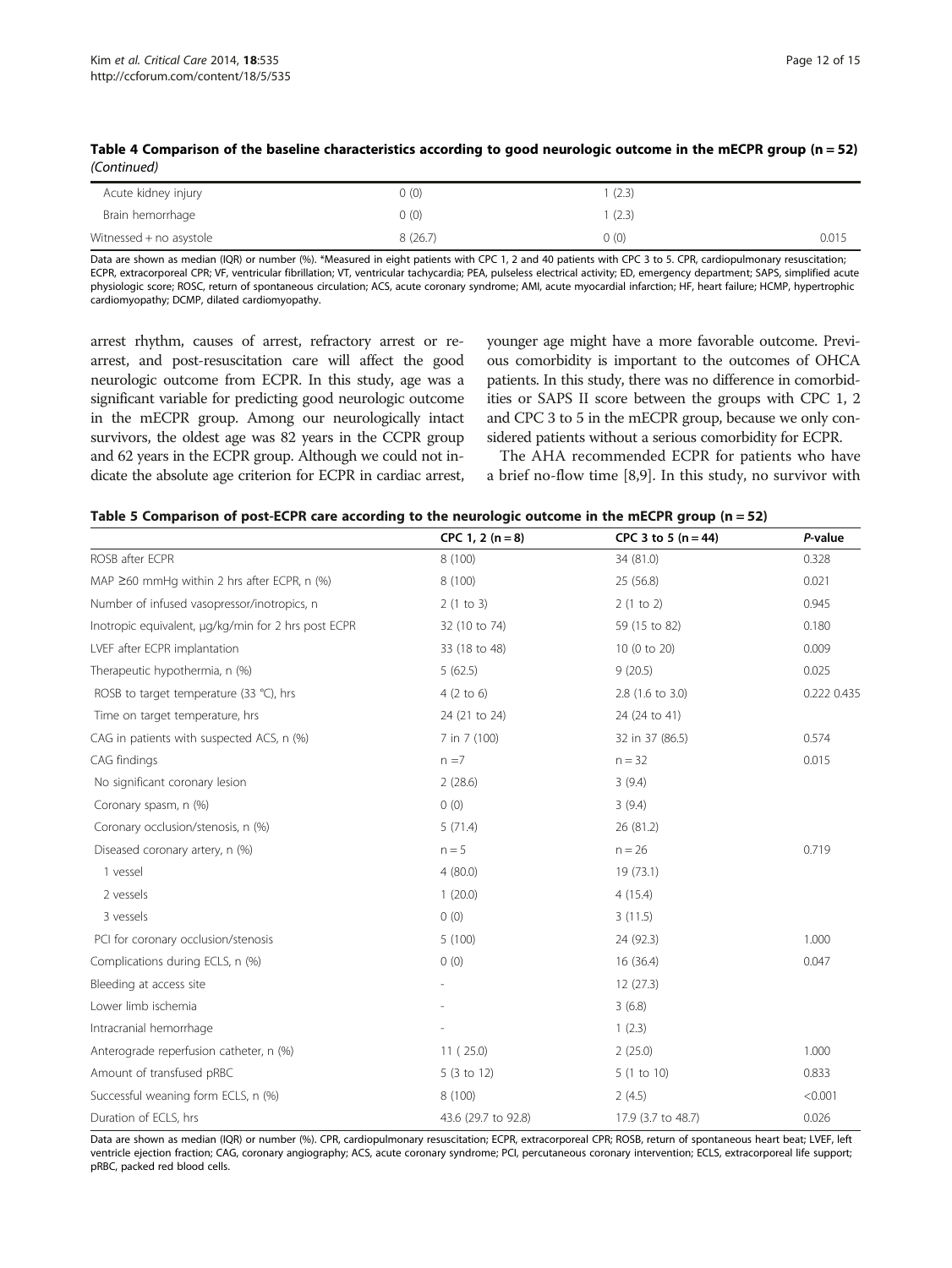<span id="page-12-0"></span>

a good neurologic outcome was reported in ECPR patients with both asystole and unwitnessed cardiac arrest. The no-flow time may be increased among patients with unwitnessed arrest. In addition, asystole may be the last rhythm of the arrest [[26\]](#page-14-0). Serum lactate or arterial pH reflects the severity of tissue hypoxia. In this study, the levels of serum lactate and arterial pH were not different between ECPR and CCPR (Table [1\)](#page-4-0), and between groups with CPC 1, 2 group and CPC 3 to 5 in the mECPR group, respectively (Table [3\)](#page-8-0). We have theorized that the longer time interval from arrest to ED presentation influenced the high levels of serum lactate and development of acidosis in each group.

Post-resuscitation care is also important to the outcomes of OHCA patients. Mollmann et al. reported that early invasive treatment after CPR, irrespective of the underlying cause of cardiac arrest, leads to considerably reduced mortality and improved prognosis in patients after OHCA [[27](#page-14-0)]. In our study, many patients undergoing mCCPR expired during CPR or early in the post-ROSC period. The chance of receiving immediate CAG was limited in the mCCPR group. Therefore, the incidence of coronary artery with occlusion or stenosis was lower in the mCCPR than in the mECPR group. However, most patients in the mECPR group immediately received CAG under the support of ECLS when they were suspected of having acute coronary syndrome. ECPR will enhance the opportunity for correction of the cause of cardiac arrest by supporting the essential circulation.

In this study, early achievement of hemodynamic stability after ECPR and application of therapeutic hypothermia were significant factors for good neurologic

outcomes among the mECPR group: mECPR patients with CPC 3 to 5 had a high incidence of shock in spite of high-dose infusion of inotropics. We thought that this might be a result of the low incidence of ROSB and low LVEF in mECPR patients with CPC 3 to 5. Hemodynamic instability precluded the application of therapeutic hypothermia. The most common complication during ECPR was bleeding at the access site, possibly related to the technique of catheter insertion. We used methods of sonoguided catheter insertion in the ED and fluoroscope-guided catheter insertion in the catheterization room. In this study, there was no difference in neurologic outcome according to the location of ECPR implantation in the mECPR group.

## Limitations

This study has several limitations that require consideration. First, this was a non-randomized observational cohort study from retrospective analysis in a single center. Pertinent indication criteria of ECPR have not been established and the protocol has been not standardized; it differs according to the emergency medical services (EMS) and in-hospital system. All studies on ECPR, including our study, have different inclusion criteria and methods of intervention and analysis under different healthcare environments. Therefore, the transition time for considering ECPR may be changeable according to the definition of CPR duration or different EMS service system. Our study suggests that the physician who works with ECPR has to find the specific transition time for ECPR that suits their EMS system. Second, the upper limit of CPR duration for ECPR implantation was not clearly revealed in this study. The small cohort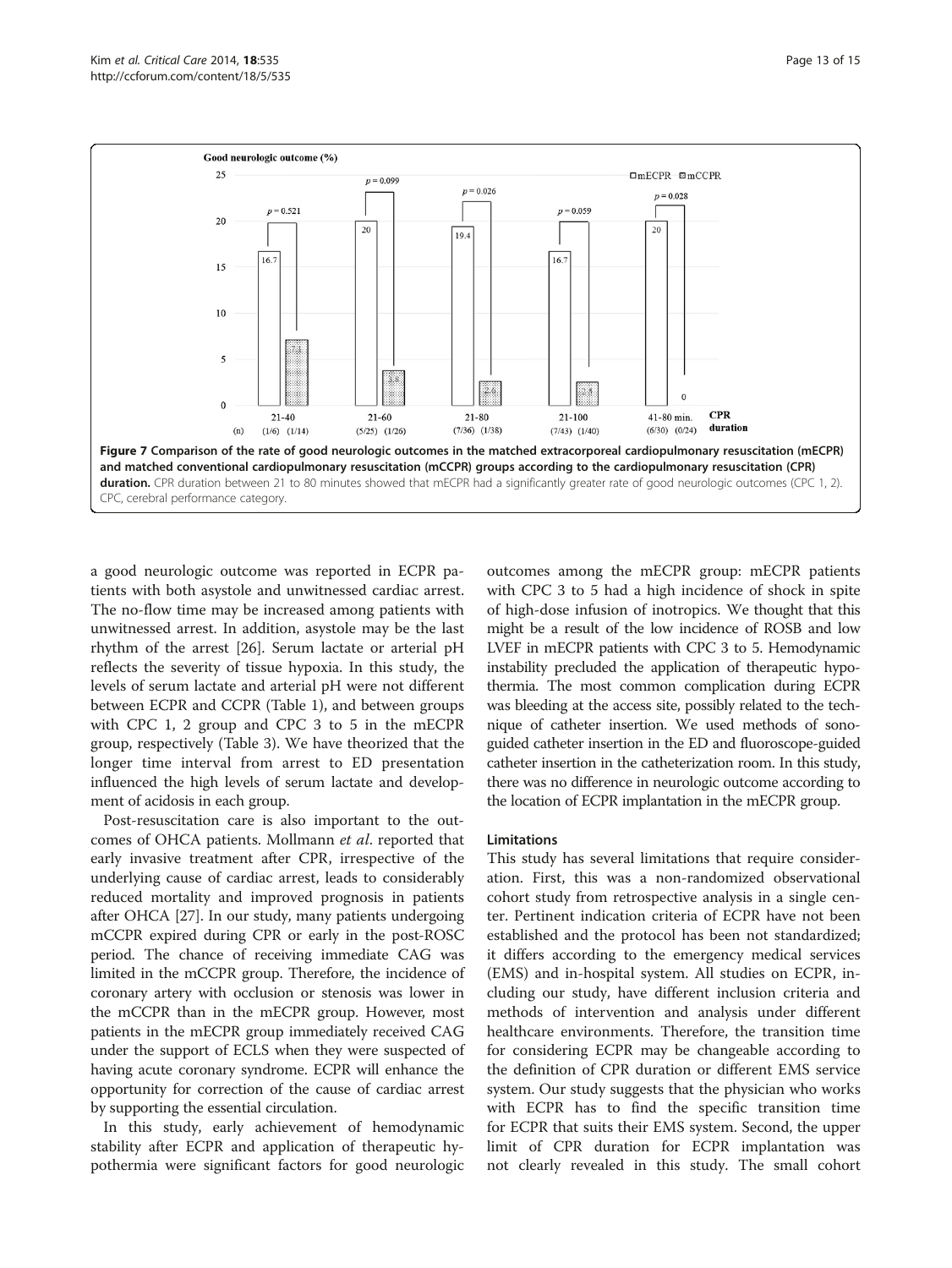<span id="page-13-0"></span>study prevented many parameters from achieving statistical significance. It may be necessary to perform a prospective multi-center, randomized controlled study with a clear protocol to determine the precise difference between neurological outcomes with ECPR and CCPR. Third, the standard CPR guideline has been changed during the study period. The change of guideline might affect the CPR performance in this study group. Before 2010 therapeutic hypothermia was not frequently used. Indeed, we avoided the induction of hypothermia, which could improve neurologic recovery, in ECPR patients during 2006 to 2008, because of concerns about hypothermia inducing unstable vital signs and tendency for bleeding. After the introduction of the 2010 AHA guideline, therapeutic hypothermia was more frequently applied post resuscitation in CCPR and ECPR patients [4]. Fourth, we compared the outcomes of the mECPR and the mCCPR groups under identical inclusion criteria after matching. However, several variables might not be identically matched and unmeasured bias may remain despite the use of propensity-score-matching. In this study, the incidence of TH in the mCCPR group was lower compared with that in the mECPR group. However, the rate of TH in patients with ROSC or ROSB was high with mCCPR compared to mECPR.

# Conclusions

A good neurological outcome declined with prolonged CPR duration. ECPR should be considered as an alternative method for attaining good neurological outcomes in OHCA patients who require prolonged CPR, especially CPR ≥21 minutes. Younger patients, with witnessed cardiac arrest without initial asystole were good candidates for expecting good neurologic outcome from ECPR. After implantation of ECPR, early hemodynamic stabilization, prevention of ECPR-related complications, and application of therapeutic hypothermia may improve the neurologic outcome.

# Key messages

- Good neurologic outcome can be expected when we transit from CCPR to ECPR, especially in patients requiring prolonged CPR, particularly for CPR duration of ≥21 minutes
- Younger age patients with witnessed cardiac arrest without initial asystole were good candidates for ECPR in OHCA patients who required prolonged CPR
- After implantation of ECPR, early achievement of hemodynamic stability, prevention of ECPR-related complication, and therapeutic hypothermia improved the neurologic outcome

#### **Abbreviations**

ACS: acute coronary syndrome; AHA: American Heart Association; CAG: coronary angiography; CCPR: conventional cardiopulmonary resuscitation; CPC: cerebral performance category; CPR: cardiopulmonary resuscitation; DNAR: do not attempt resuscitation; ECLS: extracorporeal life support; ECMO: extracorporeal membrane oxygenation; ECPR: extracorporeal cardiopulmonary resuscitation; ED: emergency department; KUMC: Korea University Medical Center; LOS: length of stay; mCCPR: matched conventional cardiopulmonary resuscitation; mECPR: matched extracorporeal cardiopulmonary resuscitation; OHCA: out-of-hospital cardiac arrest; PCI: percutaneous coronary intervention; ROSB: return of spontaneous heart beating; ROSC: return of spontaneous circulation.

#### Competing interests

This work was supported by a grant funded by the College of Medicine of Korea University (grant number K1325141). Sung Woo Lee received funding from Korea University. These sources had no role in the study design, data collection, data analysis, data interpretation, or writing of the report. The authors declare that they have no competing interests. Neither the entire paper nor any part of its content has been published or has been accepted by another journal. The paper is not being submitted in its entirety or in part to any other journal.

#### Authors' contributions

SJK and SWL conceived and designed the study, and wrote the manuscript. JSJ, JHP, JSP, and YSH were responsible for patient care and helped conduct the trial and data collection. SJK, JSJ and SWL managed and analyzed the data, including quality control. All authors contributed substantially to the revision of the manuscript. All authors read and approved the final manuscript.

#### Acknowledgements

We thank the emergency physicians, cardiac surgeons, cardiology coronary specialists, and nurses at the emergency department and intensive care unit at the Korea University Medical Center. We also appreciate the statistical support of Ji-Sung Lee, PhD, at the Department of Medical Statistics.

#### Author details

<sup>1</sup> Department of Emergency Medicine, College of Medicine, Korea University Inchon-ro 73, Seongbuk-gu, Seoul 136-705, Korea. <sup>2</sup>Department of Thoracic and Cardiovascular Surgery, College of Medicine, Korea University, Seoul, Korea. <sup>3</sup> Department of Internal Medicine, Subdivision of Cardiovascular Medicine, College of Medicine, Korea University, Seoul, Korea.

#### Received: 21 March 2014 Accepted: 8 September 2014 Published online: 26 September 2014

#### References

- 1. Reynolds JC, Frisch A, Rittenberger JC, Callaway CW: Duration of resuscitation efforts and functional outcome after out-of-hospital cardiac arrest: when should we change to novel therapies? Circulation 2013, 128:2488–2494.
- 2. Sasson C, Rogers MA, Dahl J, Kellermann AL: Predictors of survival from out-of-hospital cardiac arrest: a systematic review and meta-analysis. Circ Cardiovasc Qual Outcomes 2010, 3:63–81.
- 3. Iwami T, Kawamura T, Hiraide A, Berg RA, Hayashi Y, Nishiuchi T, Kajino K, Yonemoto N, Yukioka H, Sugimoto H, Kakuchi H, Sase K, Yokoyama H, Nonogi H: Effectiveness of bystander-initiated cardiac-only resuscitation for patients with out-of-hospital cardiac arrest. Circulation 2007, 116:2900–2907.
- 4. Field JM, Hazinski MF, Sayre MR, Chameides L, Schexnayder SM, Hemphill R, Samson RA, Kattwinkel J, Berg RA, Bhanji F, Cave DM, Jauch EC, Kudenchuk PJ, Neumar RW, Peberdy MA, Perlman JM, Sinz E, Travers AH, Berg MD, Billi JE, Eigel B, Hickey RW, Kleinman ME, Link MS, Morrison LJ, O'Connor RE, Shuster M, Callaway CW, Cucchiara B, Ferguson JD: Part 1: executive summary: 2010 American Heart Association Guidelines for Cardiopulmonary Resuscitation and Emergency Cardiovascular Care. Circulation 2010, 2010:S640–S656.
- 5. Wallmuller C, Sterz F, Testori C, Schober A, Stratil P, Horburger D, Stockl M, Weiser C, Kricanac D, Zimpfer D, Deckert Z, Holzer M: Emergency